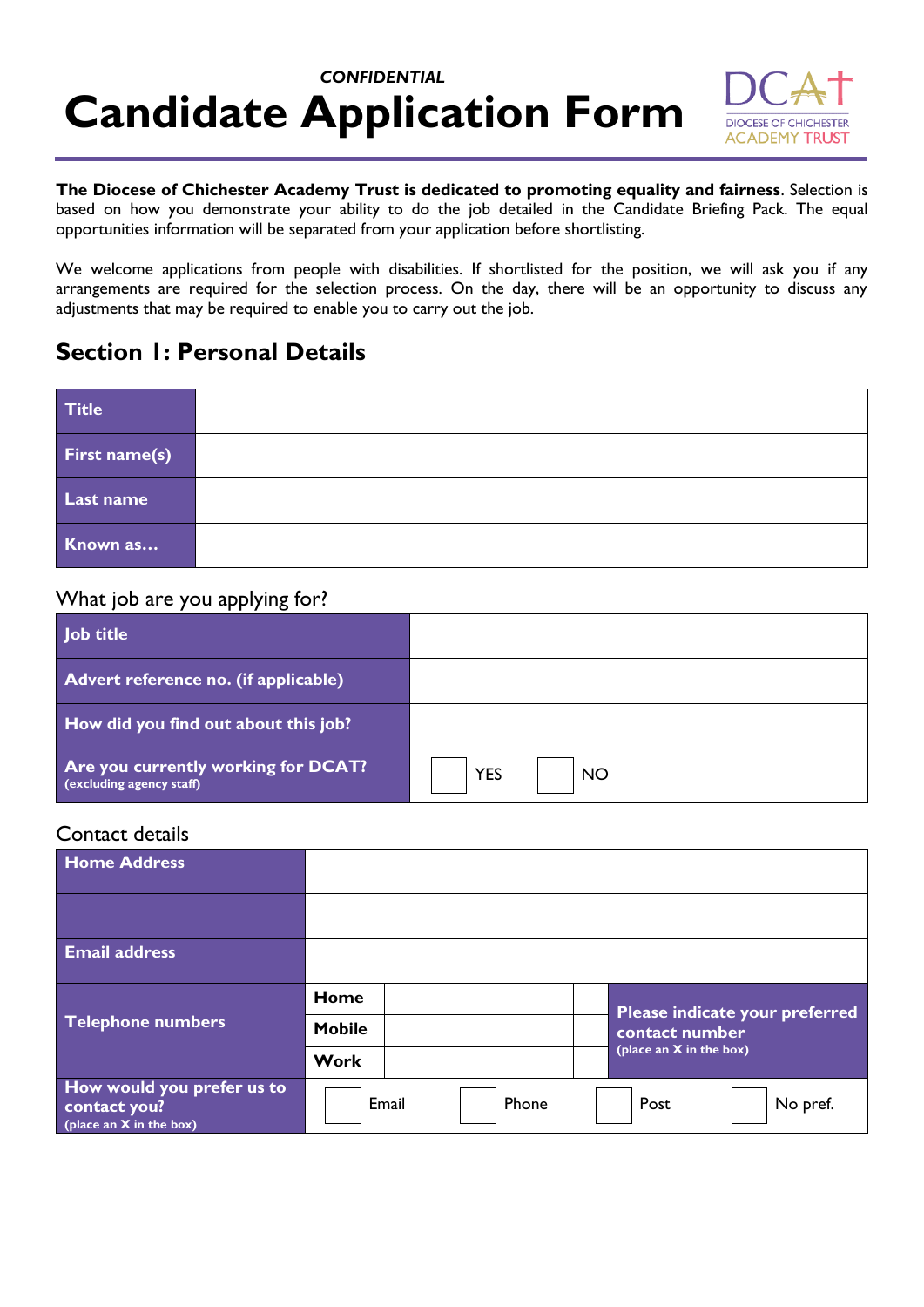Use this form to demonstrate how well you match the Person Specification for the job you are applying for. **A CV is not required** in addition to this form, although you can attach further documents to support your application when you submit this form if you choose.

# **Section 2: Qualifications**

List all of your achievements relevant to this job and any others you feel could be important (eg, for your career development), starting with the most recent. Proof of qualifications and membership to professional bodies will be checked if an offer is to be made.

#### **Qualifications**

| <b>Grade/level</b><br>attained | Name of school, college,<br>university, etc | <b>Date</b><br>achieved<br>(mm/yy) |
|--------------------------------|---------------------------------------------|------------------------------------|
|                                |                                             |                                    |
|                                |                                             |                                    |
|                                |                                             |                                    |
|                                |                                             |                                    |
|                                |                                             |                                    |
|                                |                                             |                                    |
|                                |                                             |                                    |
|                                |                                             |                                    |

#### Membership to professional bodies

#### Alternative evidence

If you do not have the qualification(s) or membership(s) required, tell us how you meet this standard through your experience.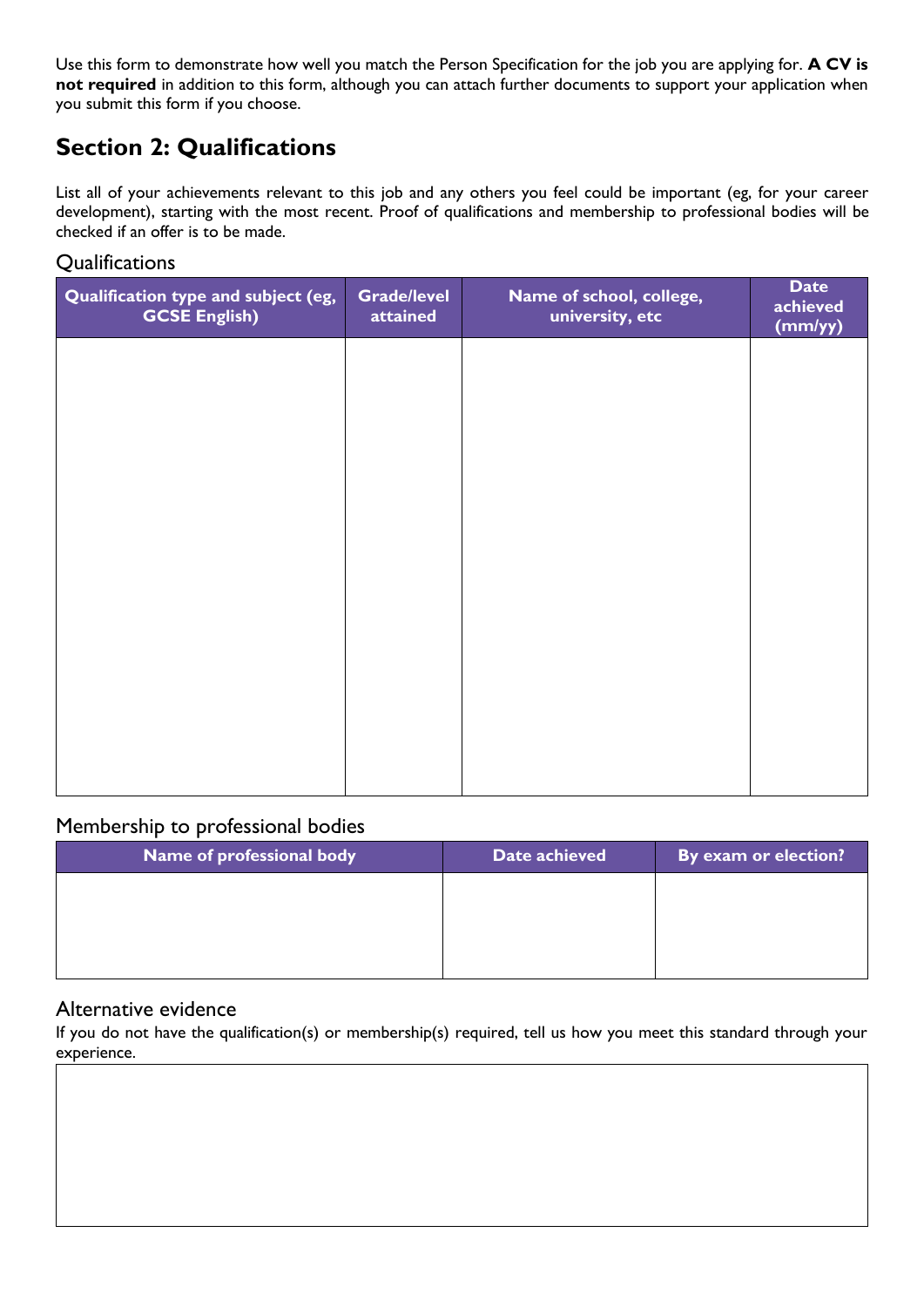# **Section 3: Experience**

Tell us about how you meet the requirements of the section titled **Experience** in the Person Specification.

#### Full Job History

Give full details of your employment starting with your current or most recent job. Use the column titled **Job title and duties** to give brief details, where relevant, to show how your experience meets the requirements in the Person Specification. **Indicate gaps in employment and full time study and tell us what you were doing during this time (eg, full time study). Any gaps in employment may be questioned at interview.** Please continue on a separate sheet if necessary.

#### Current/most recent job

| Name of employer | Job title and duties |      | <b>Dates of employment</b> |
|------------------|----------------------|------|----------------------------|
|                  |                      | From | To                         |
|                  |                      |      |                            |
|                  |                      |      |                            |
|                  |                      |      |                            |
|                  |                      |      |                            |
|                  |                      |      |                            |
|                  |                      |      |                            |
|                  |                      |      |                            |
|                  |                      |      |                            |
|                  |                      |      |                            |
|                  |                      |      |                            |
|                  |                      |      |                            |
|                  |                      |      |                            |
|                  |                      |      |                            |

| <b>Current salary <math>f</math></b> |  |
|--------------------------------------|--|

#### Full previous job history (please use additional sheet if required)

| Name of employer | Job title and duties |      | <b>Dates of employment</b> |  |  |
|------------------|----------------------|------|----------------------------|--|--|
|                  |                      | From | Тo                         |  |  |
|                  |                      |      |                            |  |  |
|                  |                      |      |                            |  |  |
|                  |                      |      |                            |  |  |
|                  |                      |      |                            |  |  |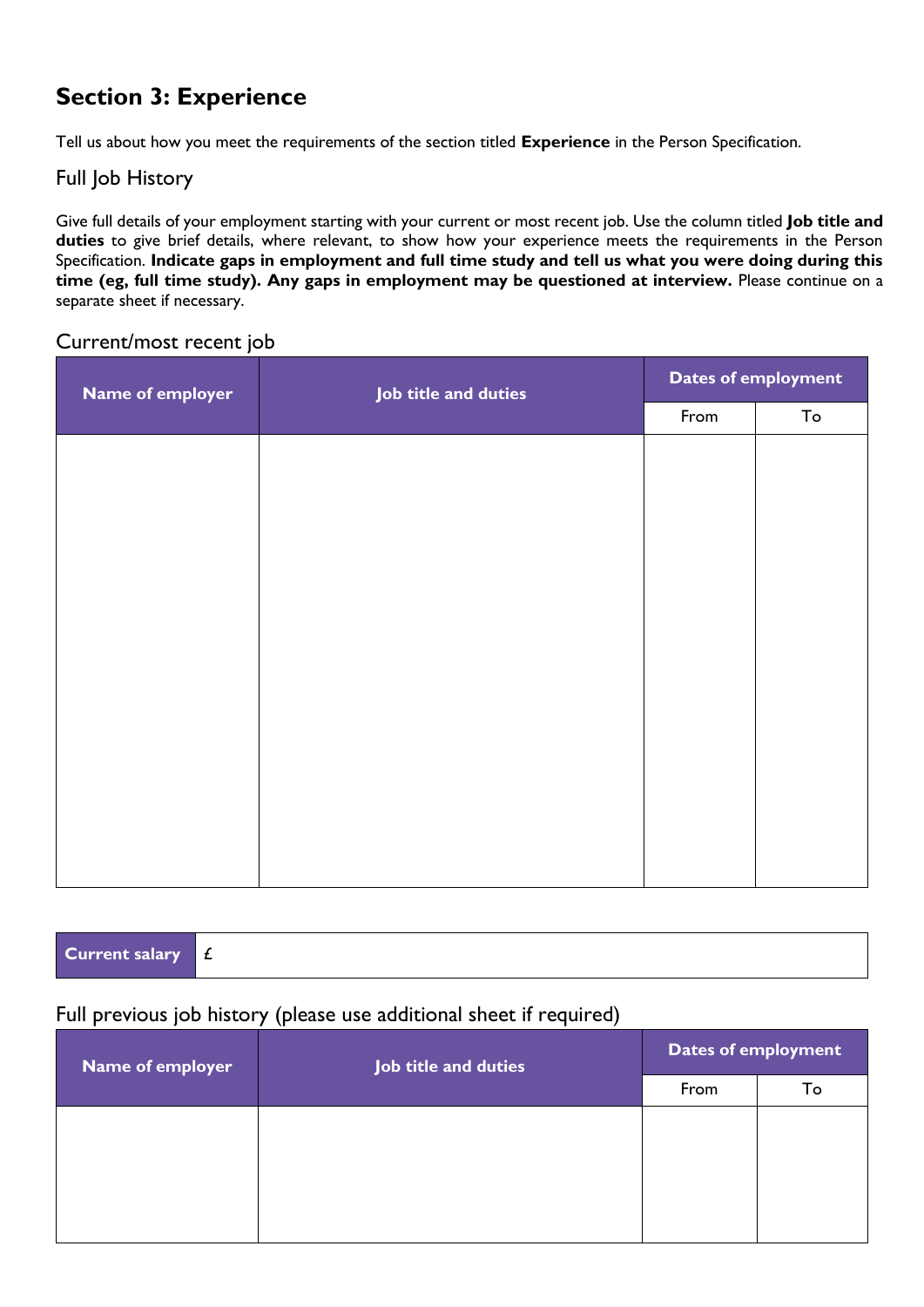## Please use this space to explain any unaccounted gaps in employment, including dates

#### Other experience

Describe any relevant experience you have had outside of work which shows how you meet the **Experience** section of the Job Profile.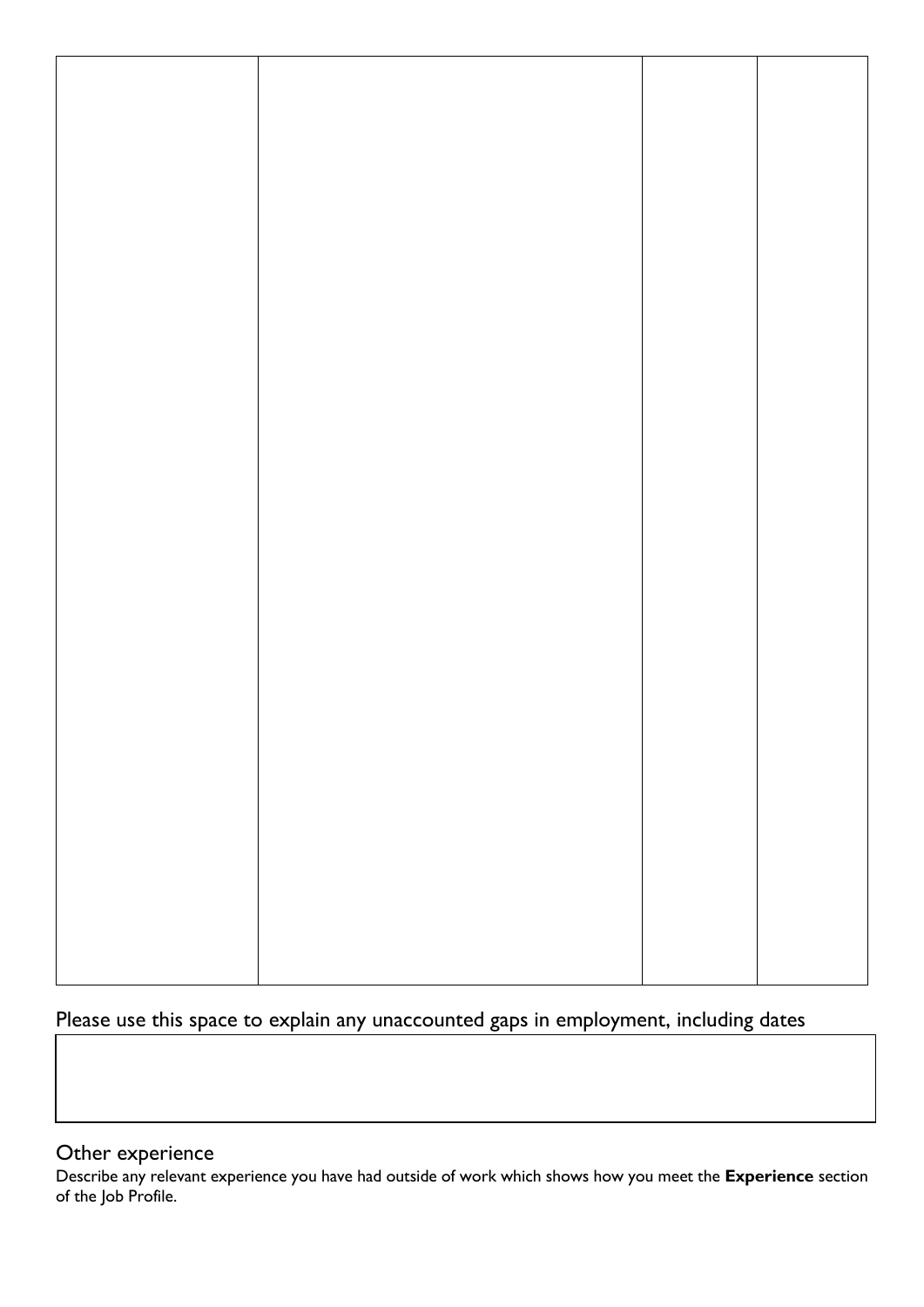#### Other Skills and Interests

Please include languages spoken/written, ICT etc. Please provide details of any community, church or voluntary work experience.

## **Section 4: Skills and Competencies**

You are asked to provide evidence of how you meet the requirements of the person specification/job profile. This evidence should include examples where appropriate from your current or previous experience. Please answer fully as this information will be used to shortlist candidates for interview. You may use a separate sheet if necessary.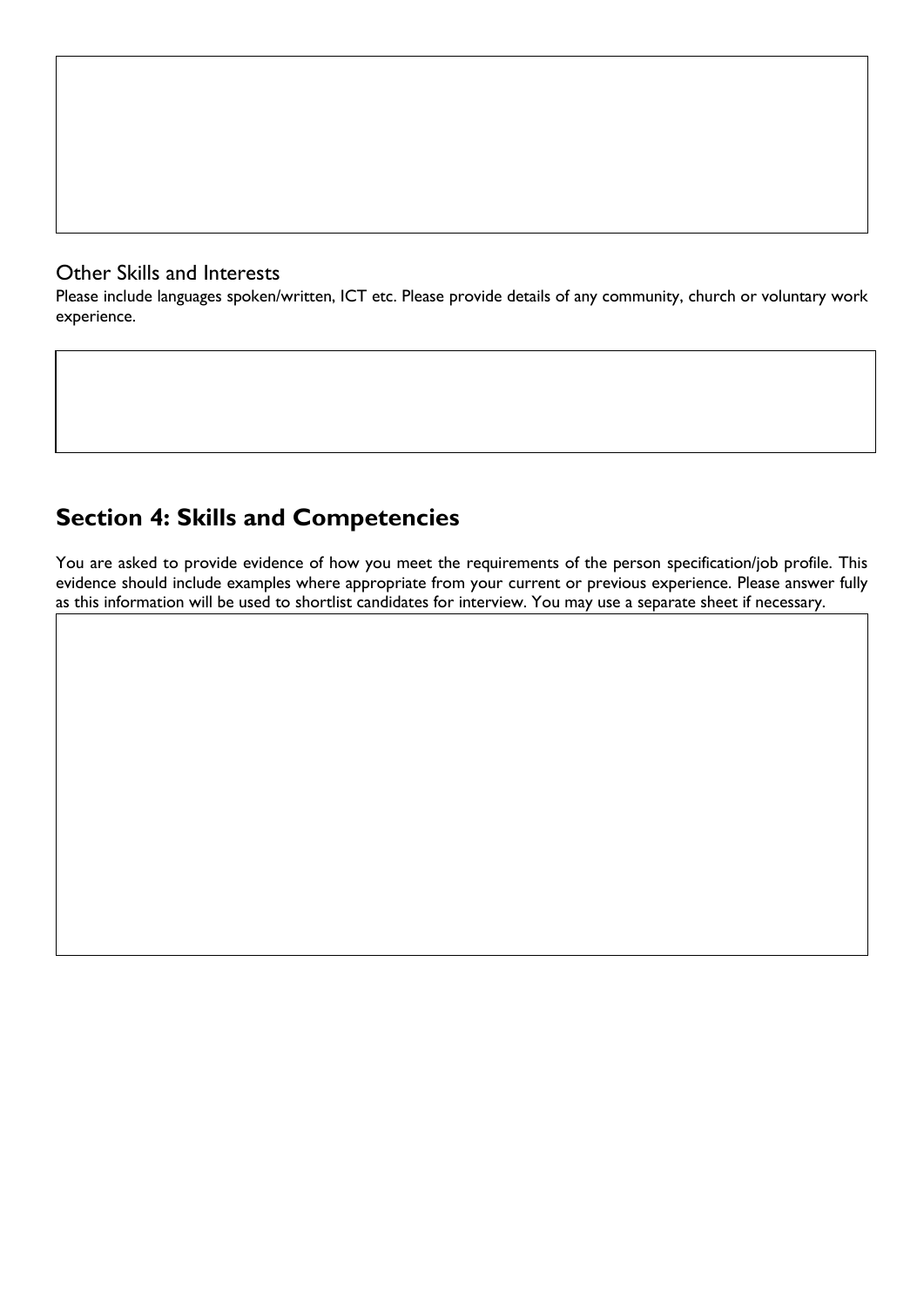# **Section 5: References**

Three references are required for all candidates. One referee must be your current employer or, if you are currently not working, this should be your last employer. For students, one referee should be from your college. Internal candidates are required to provide one referee who must be their current manager.

|                                                                      | Reference I [Current Employer]                                                                   |                                                                      | Reference 2 |
|----------------------------------------------------------------------|--------------------------------------------------------------------------------------------------|----------------------------------------------------------------------|-------------|
| <b>Name</b>                                                          |                                                                                                  | <b>Name</b>                                                          |             |
| <b>Full address</b>                                                  |                                                                                                  | <b>Full address</b>                                                  |             |
| Telephone no.                                                        |                                                                                                  | Telephone no.                                                        |             |
| <b>Email</b>                                                         |                                                                                                  | <b>Email</b>                                                         |             |
| How long has<br>this person<br>known you<br>and in what<br>capacity? |                                                                                                  | How long has<br>this person<br>known you<br>and in what<br>capacity? |             |
|                                                                      | Reference 3                                                                                      |                                                                      |             |
| <b>Name</b>                                                          |                                                                                                  |                                                                      |             |
| <b>Full address</b>                                                  |                                                                                                  |                                                                      |             |
| Telephone no.                                                        |                                                                                                  |                                                                      |             |
| <b>Email</b>                                                         |                                                                                                  |                                                                      |             |
| How long has<br>this person<br>known you<br>and in what<br>capacity? |                                                                                                  |                                                                      |             |
|                                                                      | Please indicate if you do not want DCAT to contact your referees without letting you know first. |                                                                      |             |
|                                                                      | References will be taken up, prior to interview, after shortlisting.                             |                                                                      |             |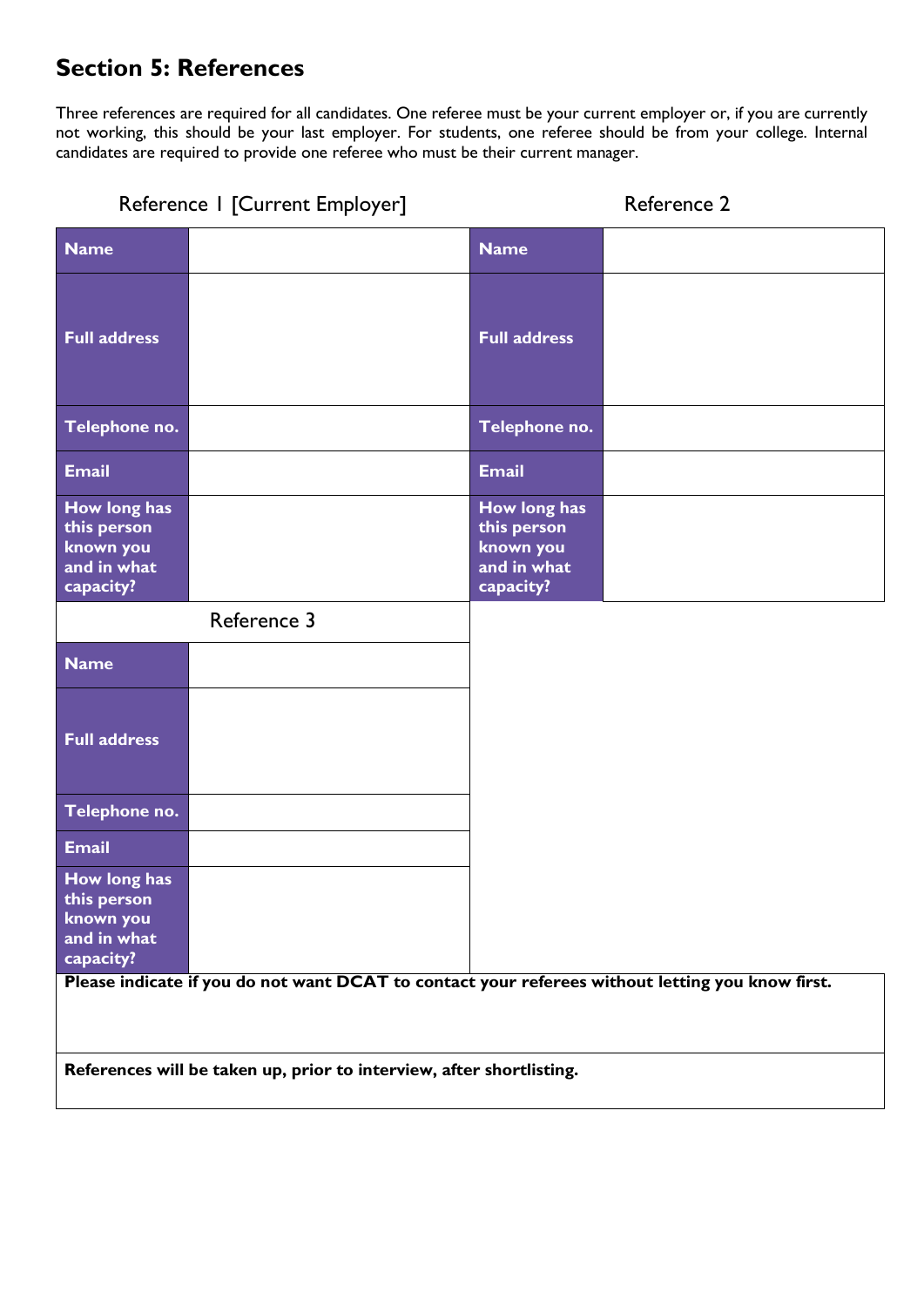#### Relationships

Failure to disclose a close personal relationship as below may disqualify you.

Are you a relative of, partner of, or do you have a close personal relationship with any employee connected to the Diocese of Chichester Academy Trust? If so, please state the full name(s), position(s) and place(s) of work.

### **Section 6: What happens next?**

**If we have not contacted you by the advertised interview date, please assume that you have not been successful.** If you are the successful/preferred candidates, we will need **three** satisfactory references, proof of your necessary qualifications, medical clearance, and proof of your eligibility to work in the UK before you start work with DCAT.

#### Rehabilitation of Offenders

This post is exempt from the provision of the Rehabilitation of Offenders Act 1974 and associated Order and therefore all convictions, cautions, and bind-overs, including those regarded as 'spent', must be declared.

| Have you ever had any convictions, cautions,<br>reprimands, or final warnings given by the police? | <b>YES</b> | <b>NC</b> |  |
|----------------------------------------------------------------------------------------------------|------------|-----------|--|
|----------------------------------------------------------------------------------------------------|------------|-----------|--|

If the answer is **YES** to either, please give details on a separate sheet and attach in a sealed envelope marked **Confidential**.

The Diocese of Chichester Academy Trust is committed to safeguarding and promoting the welfare of children and vulnerable adults. If your job requires you to be in regular contact with children or vulnerable adults, we will need to obtain an Enhanced DBS clearance before you start work with us.

### **Section 7: Declaration**

The information that you provide will be handled and processed in accordance with the Data Protection Act 2018. If you are appointed, this information will form part of your personnel record and may be used by the Trust for business purposes including the prevention and detection of fraud. Information about DCAT's privacy notice and GDPR policies can be found [here](https://dcat.academy/statutory-documentation/trust-policies/)

#### **I understand that a Disclosure and Barring check will be carried out.**

|--|

#### NB: Attachments

This form has been designed to gain all the information from you which we require for shortlisting. Only attach further documents requested or which you think will support your application with further information.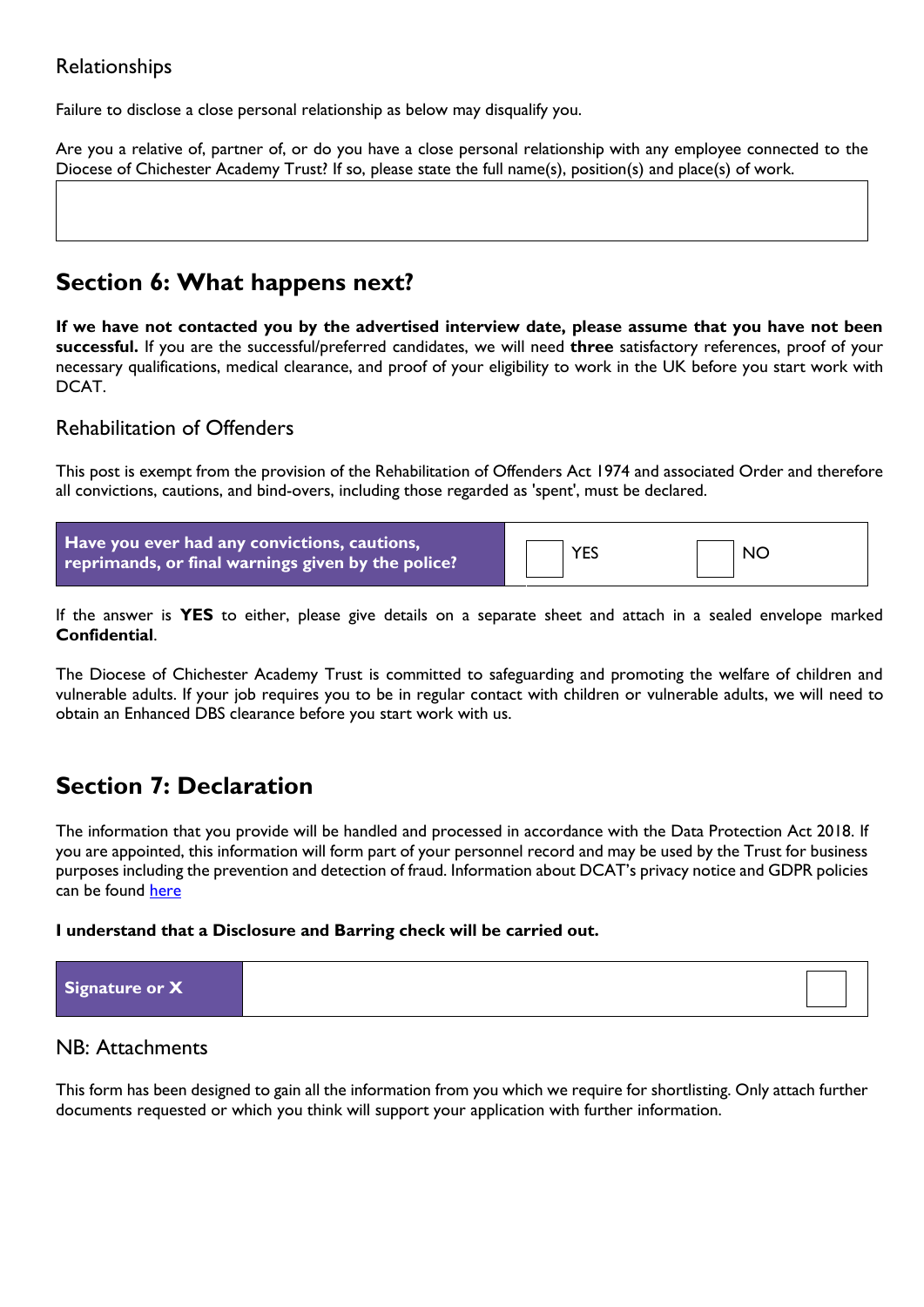# **Section 8: Equal opportunities monitoring**

**Strictly confidential**

**The Diocese of Chichester Academy Trust is dedicated to promoting equality and fairness.** Your job application will be assessed on merit and **you will receive equal treatment** regardless of your gender, age, disability, or ethnic origin. To help us make sure that this policy of equality is working and to take steps to ensure progress is made towards achieving equality and diversity in the workplace, we need to know about the people who are applying for jobs with us.

**Telling us the following details about yourself is your decision and is voluntary. Information given will be separated from your application before it is assessed** and will be used for statistical and monitoring purposes only.

This information will be treated as **strictly confidential** and will be held on our computerised personnel system.

| <b>Gender</b>                                       | Prefer to<br>Male<br>Female<br>self-identify                                                 | Date of<br>Prefer not to say<br><b>Birth</b>              |
|-----------------------------------------------------|----------------------------------------------------------------------------------------------|-----------------------------------------------------------|
|                                                     |                                                                                              |                                                           |
| <b>Disability</b>                                   | None<br>Yes                                                                                  | Prefer not to say                                         |
|                                                     | If you need any assistance to attend or participate in the interview, please do let us know. |                                                           |
|                                                     | <b>Divorced</b>                                                                              | Formally in a civil partnership now<br>formally dissolved |
| Marital /                                           | In a registered civil partnership                                                            | Married                                                   |
| <b>Civil</b><br><b>Partnership</b><br><b>status</b> | Never married or in a registered civil<br>partnership                                        | Separated but still in a registered civil<br>partnership  |
|                                                     | Separated but still legally married                                                          | Surviving partner from a registered civil<br>partnership  |
|                                                     | Widowed                                                                                      | Prefer not to say                                         |
|                                                     | <b>Bisexual</b>                                                                              | Gay man                                                   |
| <b>Sexual</b><br><b>Orientation</b>                 | Heterosexual                                                                                 | Lesbian woman                                             |
|                                                     | Prefer not to say                                                                            |                                                           |